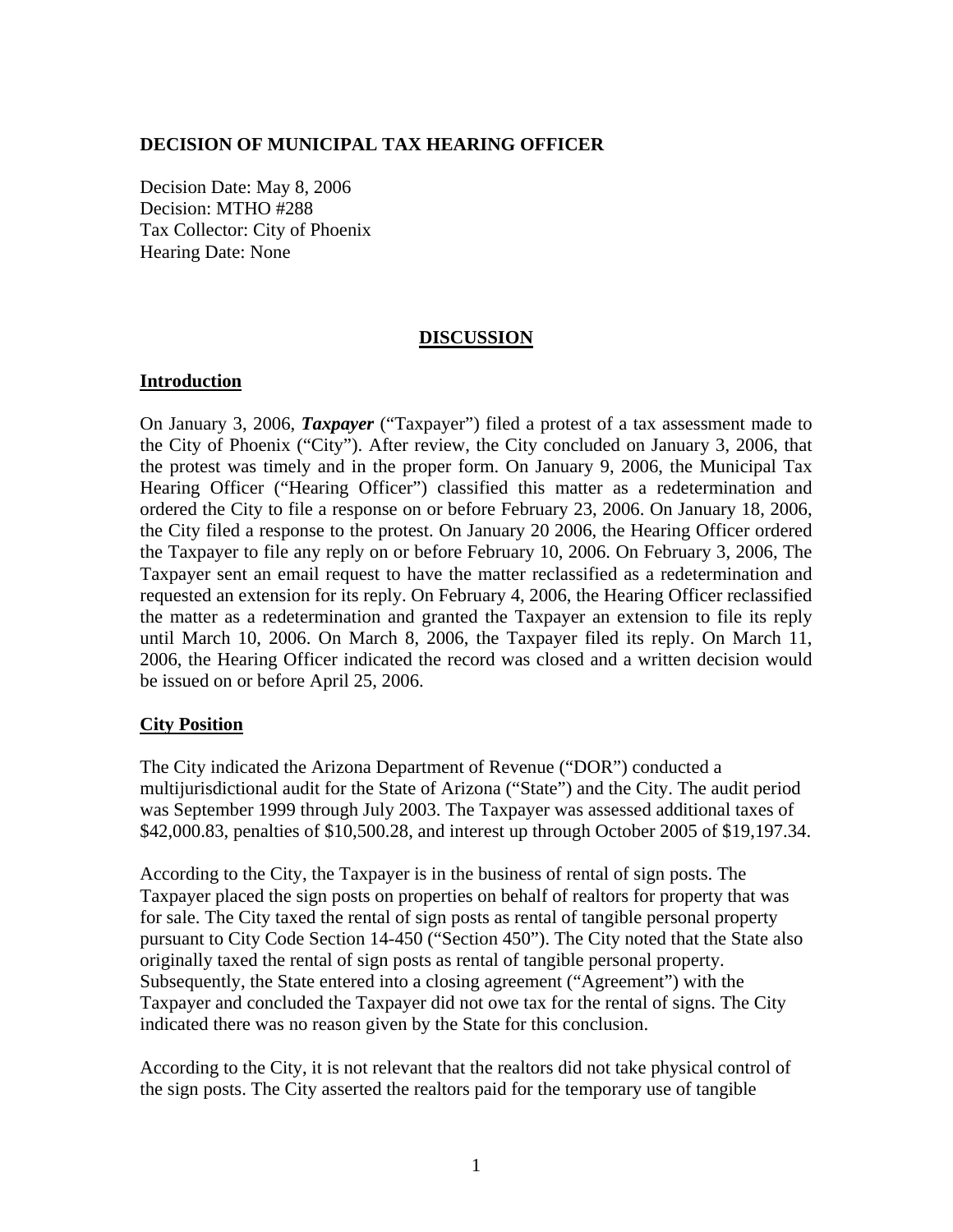personal property which is taxable pursuant to Section 450. In response to the Taxpayer, the City argued that there has been no extensive misunderstanding or misapplication of provisions of the tax code. The City indicated that City Code Section 14-546 (a) (1) ("Section 546") provides as follows:

"extensive misunderstanding or misapplication of the tax laws occurs if the Tax Collector determines that more than 60% of the persons in the affected class have failed to properly account for their taxes owing to the same misunderstanding or misapplication of tax laws."

The City asserted that no documentation was provided to demonstrate that an extensive misunderstanding or misapplication of provisions of the tax code had occurred. Based on the above, the City requested the tax assessment be upheld.

The City noted that City Code Section 14-540 (a) ("Section 540 (a)") provides that any taxpayer who fails to timely pay taxes will be assessed interest. Section 540 (a) provides that interest may not be waived by the City nor abated by the Hearing Officer except as it relates to tax abated. As a result, the City argued the interest may not be abated.

The City also assessed penalties pursuant to City Code Sections 14-540 (b) (1) and (b) (2) ("Section 540 (b)") for failure to timely file tax returns and failure to timely pay taxes. The City asserted the penalties were proper and should be upheld.

# **Taxpayer Position**

The Taxpayer asserted it has been unfairly assessed City taxes for the audit period. The Taxpayer argued that its primary business was the installation and removal of real estate sign posts and signs and not the rental of sign posts. The Taxpayer indicated customers during the audit period were charged \$19.00 to \$24.00 for service. According to the Taxpayer, the charge included the installation of the sign post and customer's sign at the customer specified location, the removal of the sign post and sign when the real estate transaction was completed, and use of the Taxpayer's sign post for a period not to exceed six months. The Taxpayer indicated that in some instances, the customer preferred to use their own sign posts. In those cases the Taxpayer charged an additional \$1.00. During the initial six month period, the Taxpayer charged a one way trip charge of \$9.50 to \$12.00 to further service a sign at the customer's request.

If the customer needed the post for more than six months, the Taxpayer charged an additional fee for continued use of the sign post. According to the Taxpayer, these additional fees equated to approximately seven percent of net revenue. The Taxpayer argued the sign post and its associated cost is an insignificant cost of the service the Taxpayer provides. The Taxpayer indicated it handles hundreds of installations each week and supplying of uniform sign posts reduces the problems for the Taxpayer's installers. The Taxpayer asserted it is far less costly to lend a customer a sign post then to install sign posts that are different. The Taxpayer cited City Regulation 14-460.4 (d) (3) ("Regulation 460") in support of its insignificant cost argument.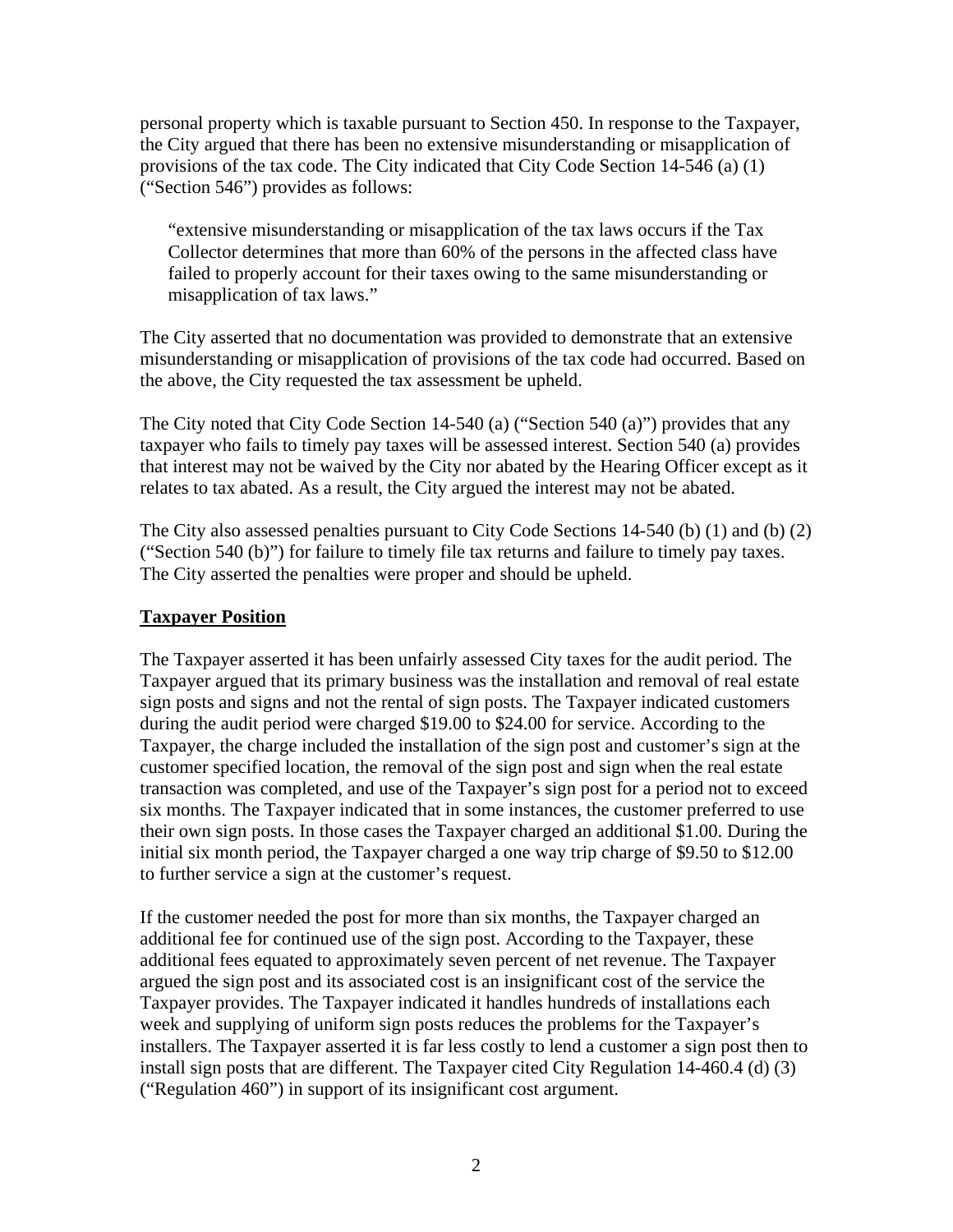The Taxpayer indicated the DOR had conducted an industry wide audit in August 2003 and found that no real estate sign post installation business was collecting or paying rental tax for their services. The Taxpayer asserted the lack of rental tax collection was an accepted and common practice. As a result, the Taxpayer argued any past tax liability must be forgiven pursuant to City Code Section 14-546 ("Section 546").

### **ANALYSIS**

The Taxpayer did receive income from realtors for the use of the Taxpayer's sign posts. We note that City Code Section 100 ("Section 100") defines licensing for use as follows:

"*Licensing (for use)* means any agreement between the user ("licensee") and the owner or the owner's agent ("licensor") for the use of the licensor's property whereby the licensor receives consideration, where such agreement does not qualify as a "sale" or "lease" or "rental" agreement."

As a result, we conclude that the Taxpayer's income would be taxable pursuant to Sections 100 and 450. While it appears that the Taxpayer was also providing some nontaxable services, the Taxpayer generally did not separately bill or separately maintain those services in the Taxpayer's records. Section 450 (c) (6) does provide for an exemption for separately billed services. Based on Taxpayer Exhibit Nos. three and four, the Taxpayer did have separate "Trip" charges which we conclude would be a charge for a non-taxable service. Based on Exhibit Nos. three and four, those charges represented 1.57 percent of the Taxpayer's net revenue. We shall order the City to remove those charges from the taxable income.

Based on Exhibit Nos. three and four, the Taxpayer also separately charged for extensions for the use of these sign posts which would represent approximately seven percent of net revenue. While these are separate charges, we find the charges are for continued use of the sign posts which would be taxable pursuant to Section 100 and 450. We also find that the amount charged for the renewal of the posts goes against the Taxpayer's argument that the charges for the sign posts are inconsequential. Further, City Code Section 360 ("Section 360") provides that all deductions, exclusions, and exemptions are conditional upon adequate proof and documentation being provided by the Taxpayer. In this case, the Taxpayer has failed to meet the burden of proof pursuant to Section 360 and 450 (c) (6). We reviewed the Agreement between the State and the Taxpayer but could find no reasoning on why the State assessment was reduced from \$165,000.00 to zero. As a result, the Agreement does not provide us with any basis on which to reduce the City assessment. We also note the State Agreement provides no reference to any determination by the State that concluded there has been an "extensive misunderstanding or misapplication of the tax laws … by more than sixty percent (60%) of the persons in the affection class . . . ." Accordingly, we do not find any basis to conclude that Section 546 applies in this case.

Since the Taxpayer failed to timely file reports and failed to timely pay taxes, the City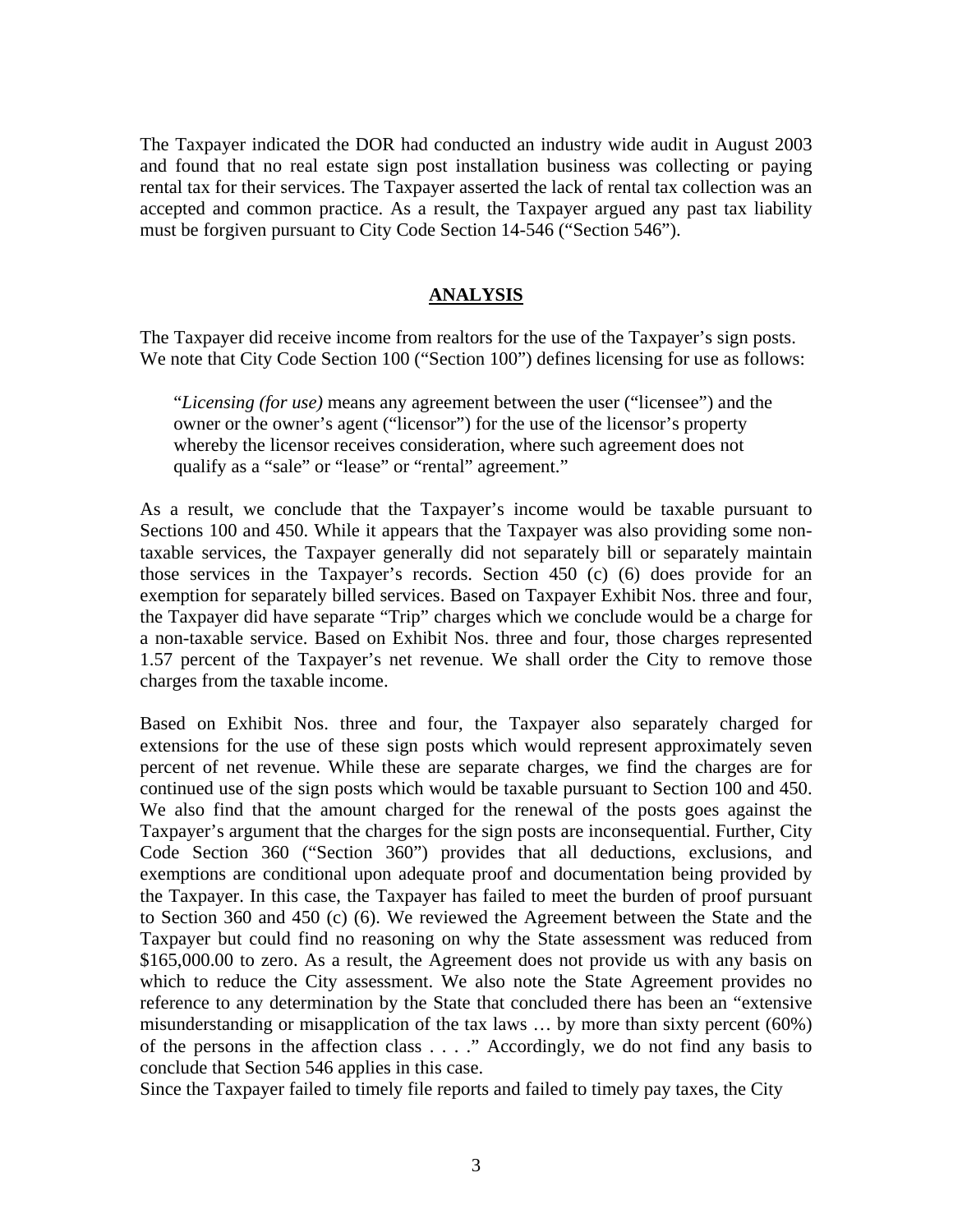was authorized to assess penalties pursuant to Section 540. However, we do find that the Taxpayer has demonstrated "reasonable cause" for failing to timely file and timely pay. As a result, we shall abate all penalties assessed. As to the interest charges, Section 540 makes it clear that the Hearing Officer shall not waive any interest except when it is related to a tax abated. In this case, the only taxes abated were those related to our removal of 1.57 percent of the net revenue and the interest associated with those taxes shall be removed.

### **FINDINGS OF FACT**

- 1. On January 3, 2006 the Taxpayer filed a protest of a tax assessment made by the City.
- 2. After review, the City concluded on January 3, 2006, that the protest was timely and in the proper form.
- 3. On January 9, 2006, the Hearing Officer classified this matter as a redetermination and ordered the City to file a response on or before February 23, 2006.
- 4. On January 18, 2006, the City filed a response to the protest.
- 5. On January 20, 2006, the Hearing Officer ordered the Taxpayer to file any reply on or before February 10, 2006.
- 6. On February 3, 2006, the Taxpayer sent an email request to have the matter reclassified as a redetermination and requested an extension for its reply.
- 7. On February 4, 2006, the Hearing Officer reclassified the matter as a redetermination and granted the Taxpayer an extension to file its reply until March 10, 2006.
- 8. On March 8, 2006, the Taxpayer filed its reply.
- 9. On March 11, 2006, the Hearing Officer indicated the record was closed and a written decision would be issued on or before April 25, 2006.
- 10. The DOR conducted a multijurisdictional audit for the State and the City.
- 11. The audit period was September 1999 through July 2003.
- 12. The Taxpayer was assessed additional taxes of \$42,000.83, penalties of \$10,500.28, and interest up through October 2005 of \$19,197.34.
- 13. During the audit period, the Taxpayer placed sign posts on properties on behalf of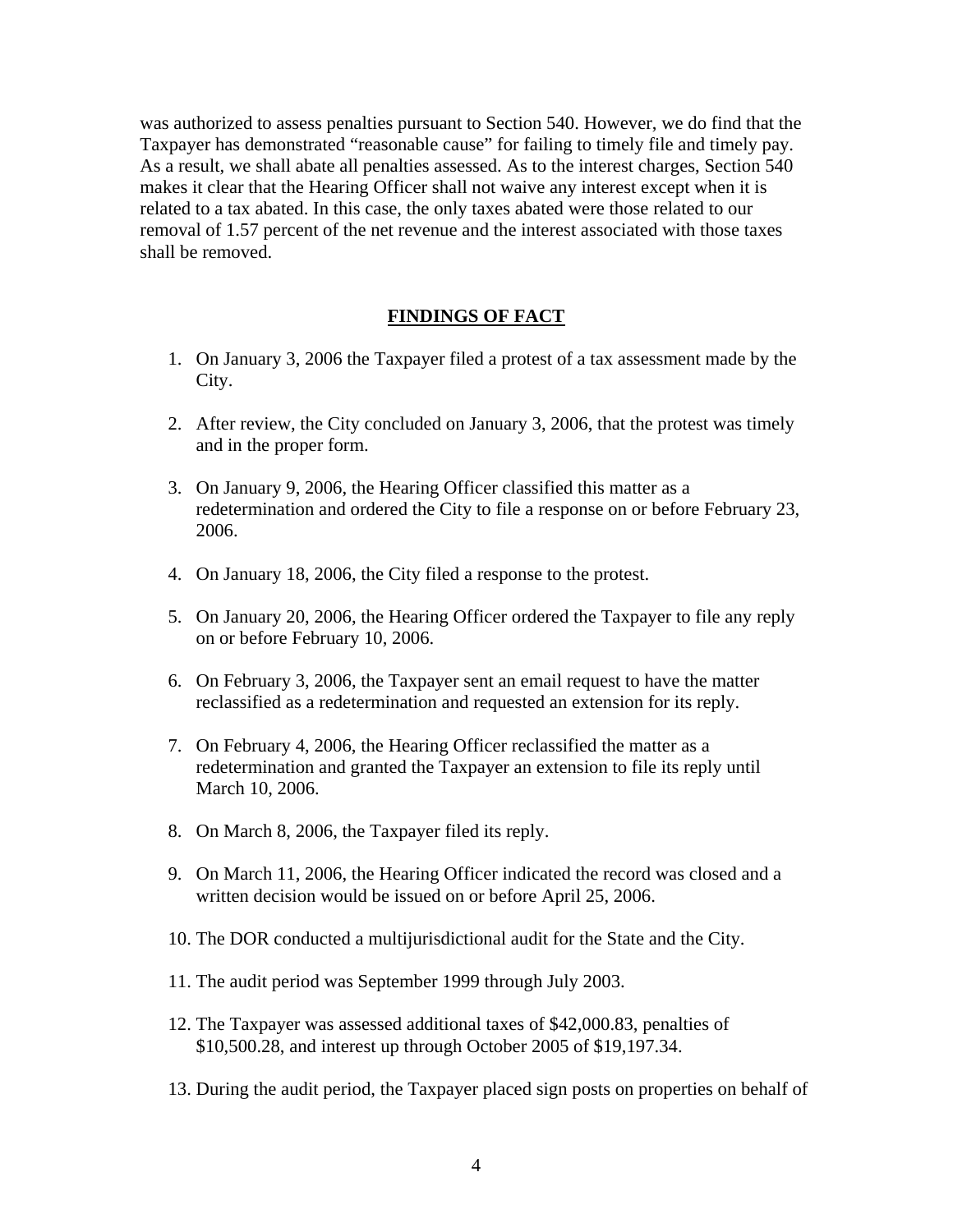realtors for property that was for sale.

- 14. The State originally taxed the rental of sign posts as rental of tangible personal property.
- 15. Subsequently, the State entered into an Agreement with the Taxpayer and concluded the Taxpayer did not owe tax for the rental of signs.
- 16. There was no reason given in the Agreement on why the State concluded the Taxpayer did not owe any tax.
- 17. During the audit period, the Taxpayer charged its customers \$19.00 to \$24.00 for the services provided by the Taxpayer.
- 18. The charge by the Taxpayer included the installation of the sign post and customer' sign at the customer specified location, the removal of the sign post and sign when the real estate transaction was completed, and use of the Taxpayer's sign post for a period not to exceed six months.
- 19. In some instances, the customer preferred to use their own sign posts.
- 20. In those cases in which the customer sign posts were used, the Taxpayer charged an additional \$1.00.
- 21. During the initial six month period, the Taxpayer charged a one way trip charge of \$9.50 to \$12.00 to further service a sign at the customer's request.
- 22. If the customer needed the post for more than six months, the Taxpayer charged an additional fee for the continued use.
- 23. The additional fee for more than six months equated to approximately seven percent of net revenue.

#### **CONCLUSIONS OF LAW**

- 1. Pursuant to ARS Section 42-6056, the Municipal Tax Hearing Officer is to hear all reviews of petitions for hearing or redetermination under the Model City Tax Code.
- 2. The Taxpayer had income that would be taxable pursuant to Sections 100 and 450.
- 3. Section 450 (c) (6) provides for an exemption for separately billed non-taxable services.